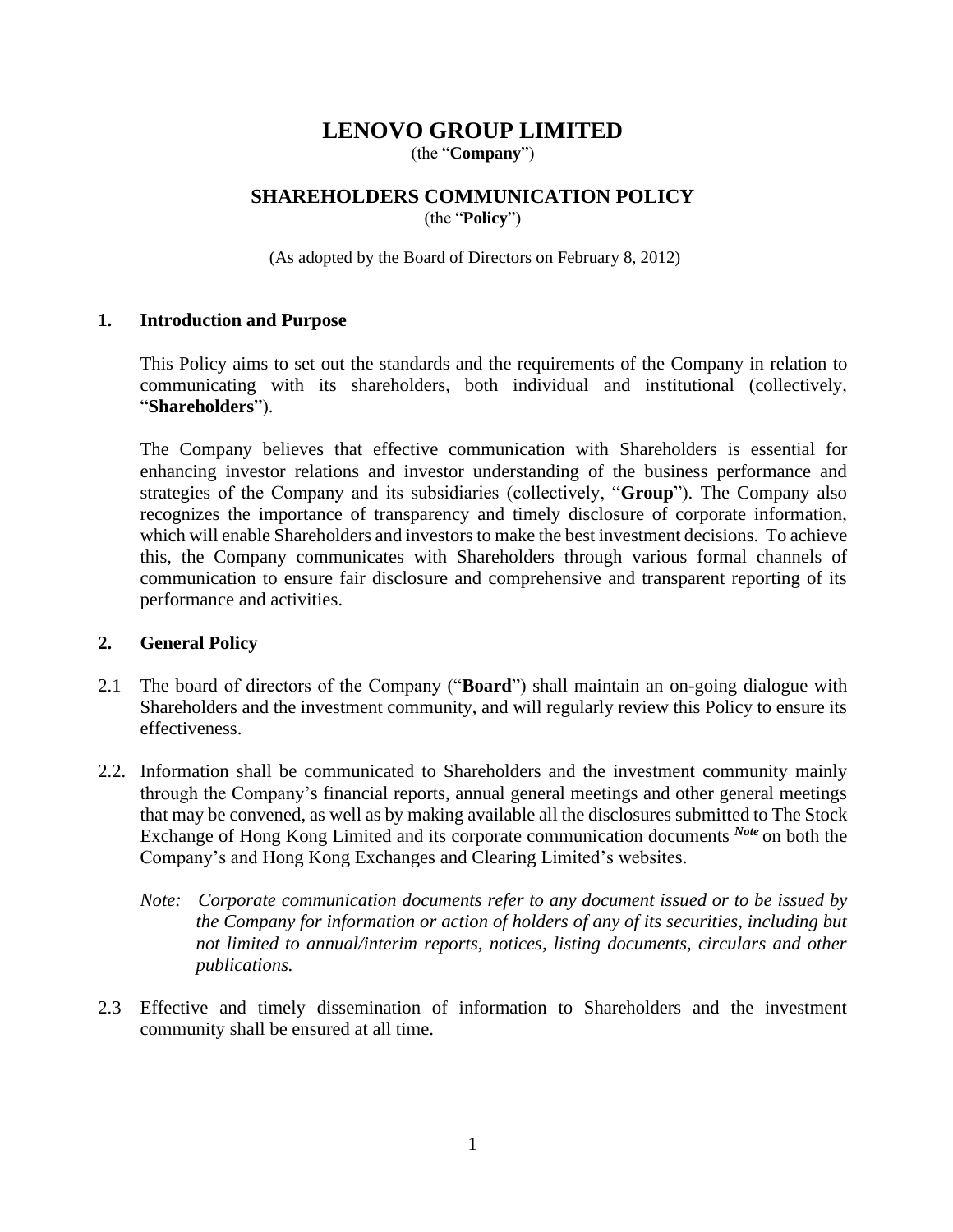## **3. Communication Strategies**

## **Enquiries**

- 3.1 Shareholders should direct their questions about their shareholdings to Tricor Abacus Limited, the share registrar of the Company.
- 3.2 Shareholders and the investment community may at any time make a request for the Company's information to the extent such information is publicly available.
- 3.3. Shareholders and the investment community can contact the Company at any time by email, phone or in writing to make any query in respect of the Company. The contact details of designated company executives available to provide information to Shareholders and the investment community upon request are included at the end of this Policy.

## **Corporate Communication Documents**

- 3.4 Corporate communication documents will be provided to Shareholders in plain language and in both English and Chinese versions to facilitate Shareholders' understanding. Shareholders have the right to choose the language (either English version or Chinese version only or both English and Chinese versions) or means of receipt of the corporate communication documents (in hard copy or through electronic means).
- 3.5 Shareholders are encouraged to receive corporate communication documents electronically which helps conserve the environment, save costs and facilitate timely and effective communications.
- 3.6 Corporate communication documents are made available on the Company's website www.lenovo.com/hk/publication and Hong Kong Exchanges and Clearing Limited's website www.hkexnews.hk to enable broader access to Company information by investors and other stakeholders.

## **Company Website**

- 3.7 A dedicated Investor Relations section [http://www.lenovo.com/ww/lenovo/investor\\_relations.html](http://www.lenovo.com/ww/lenovo/investor_relations.html) is available on the Company's website. Information on the Company's website is updated on a regular basis.
- 3.8 Information released by the Company to Hong Kong Exchanges and Clearing Limited is also posted on the Company's website immediately thereafter. Such information includes financial statements, results announcements, circulars and notices of general meetings etc.
- 3.9 Relevant news releases, company financial statements, results announcements, financial data and investment presentations for the preceding years will be available on the Company's website.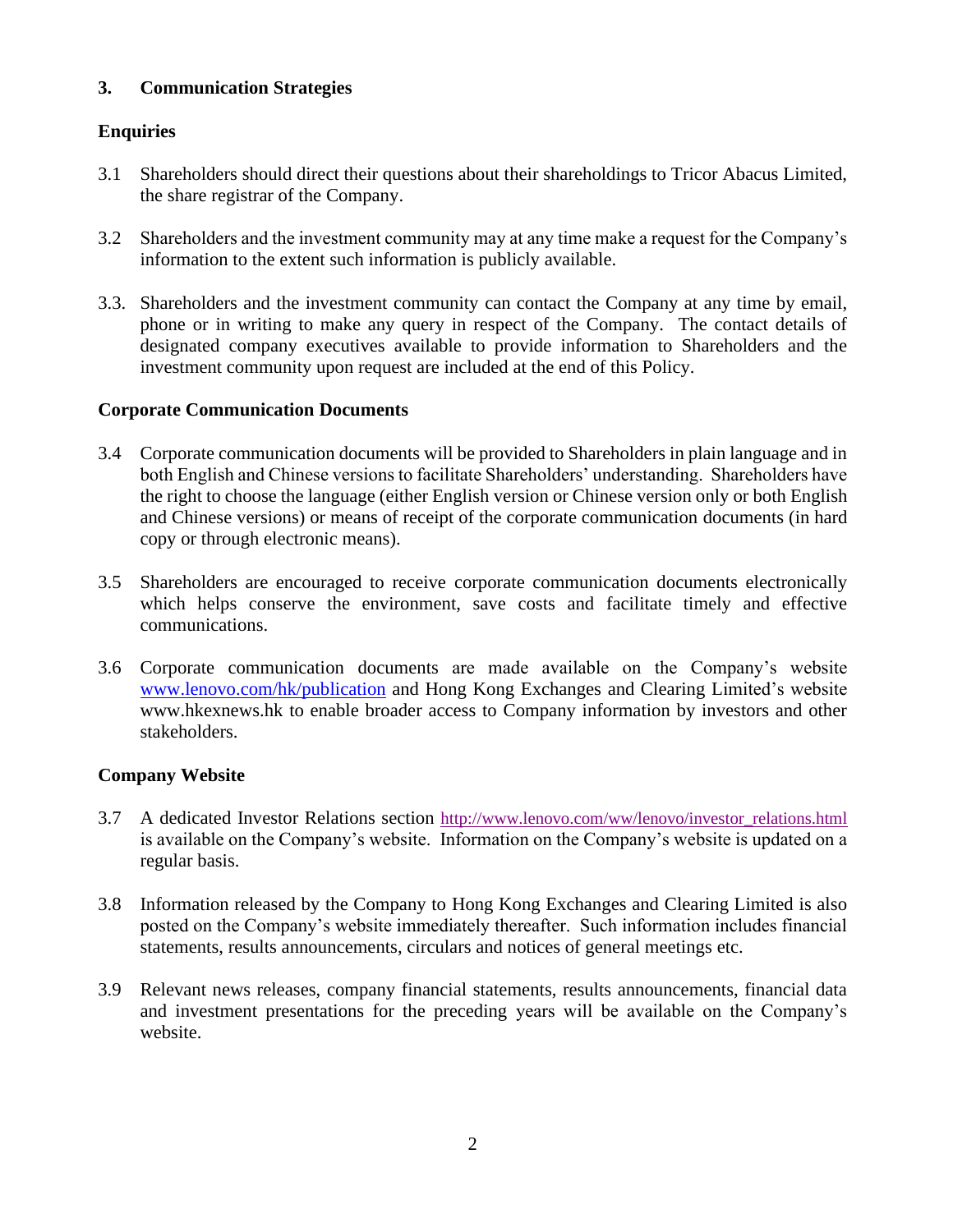## **Teleconference and Webcasts**

3.10 Where appropriate, the Company will utilize teleconferencing and/or webcasting for analyst/media briefings. Webcasts of the Company's quarterly, interim and annual results briefings are available on the Company's website.

## **Meetings with Shareholders**

- 3.11 The annual general meeting and other general meetings of the Company are the primary forum for communication by the Company with its Shareholders and for Shareholder participation. The Board encourages Shareholders to participate in general meetings as it provides a valuable opportunity to discuss the Company, its corporate governance and other important matters.
- 3.12 All notice of meetings and related explanatory information will be posted on the Company's website upon dispatch to Shareholders. The Company will endeavour to draft notices and accompanying explanatory information in a matter that is clear and concise so it will be easy to understand.
- 3.13 To facilitate effective communication at general meetings, appropriate arrangement for the annual general meetings shall be in place to encourage Shareholders' participation and the Shareholders will be provided a reasonable opportunity to ask questions of the Directors.
- 3.14 The Chairman of the Board as well as chairmen of the Board committees or in their absence, other members of the respective committees and, where applicable, the independent professional consultant should be present and available to answer questions at general meetings. The external auditors should also be present to address Shareholders' queries about the conduct of the audit, the preparation and content of the auditors' report, the accounting policies and auditor independence at the general meetings.

#### **Investment Community Communications**

- 3.15 Investor/analysts briefings and one-on-one meetings, global investor road shows, conference calls, site visits, annual analyst roundtable etc. will be available on a regular basis in order to facilitate communication between the Company, Shareholders and the investment community, and to enhance equity analysts' in-depth understanding in its specific business segment.
- 3.16 As a standard part of the investors relations program to maintain a constant dialogue of the Group's performance and objectives, senior executives hold regular briefings and attend conferences with institutional investors and financial analysts.

#### **4. Contacts Details**

Shareholders, investors and members of the public should direct their questions about their shareholdings to our Share Registrar. The contact details for the Share Registrar are:

Tricor Abacus Limited 26th Floor, Tesbury Centre 28 Queen's Road East, Hong Kong